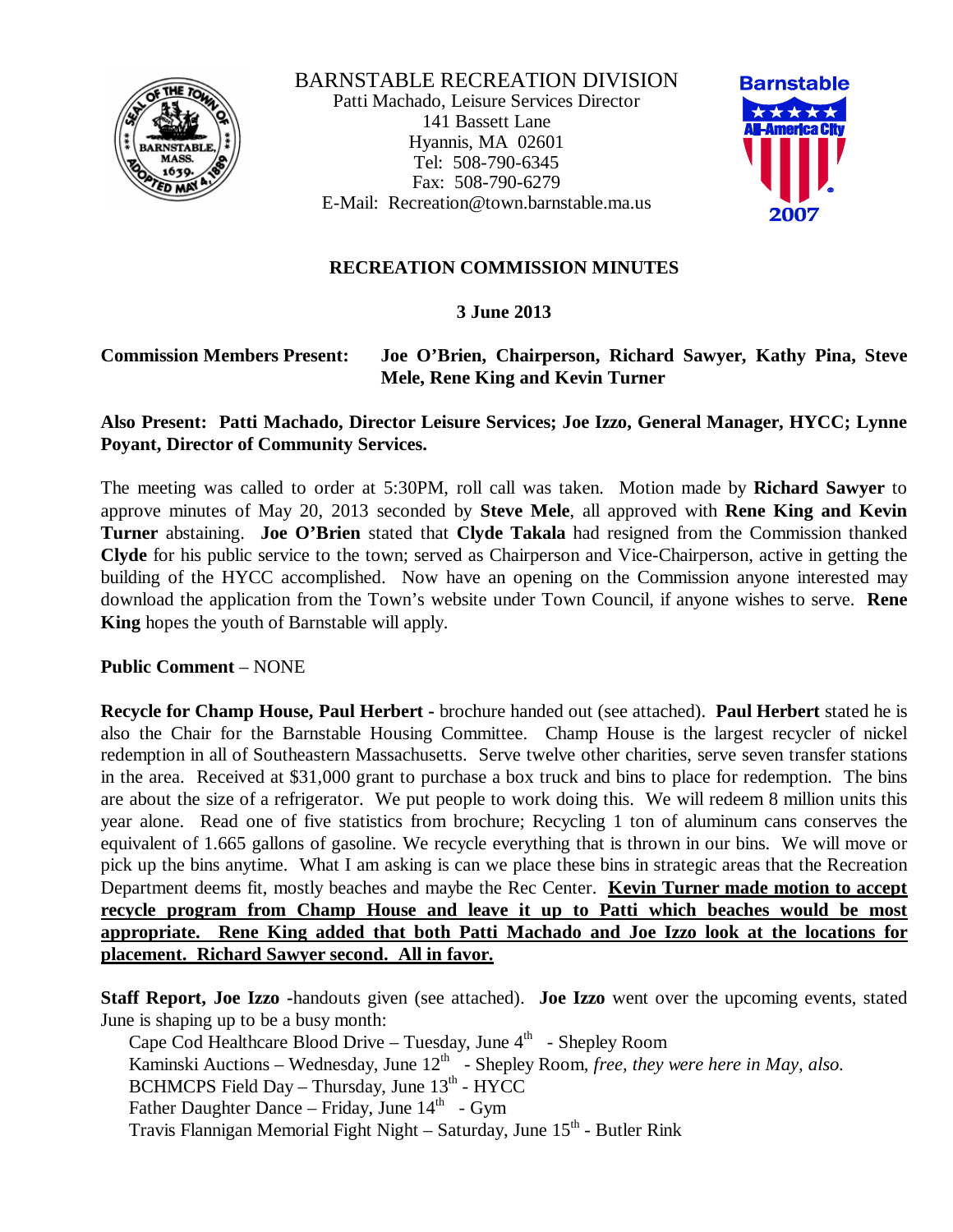Bikes on Ice – Sunday, June 16<sup>th</sup> - Butler Rink, *Rene King asked if in conjunction with the car show. Joe Izzo stated loose association, doing some cross promotion.* Cape Cod Waves Basketball Tournament – Saturday, June 15<sup>th</sup> / Sunday, June, 16<sup>th</sup> - Gym Gymport Kidz Annual Show - Friday, June 21st / Saturday, June 22nd - Gym Special Senate Election – Tuesday, June  $25^{\text{th}}$  – Shepley Room/Teen Room CC Chowder Classic (women's hockey tournament) - June  $28<sup>th</sup> - 30<sup>th</sup>$  - Kennedy Rink *Rene King asked where the funds for the spaghetti supper is coming from would like to raise funds. Joe Izzo stated a grant from the Lombard Fund. Discussion followed. Joe Izzo stated Cape Cod Times had a great article about Cape Cod Roller Derby, which practices twice a week at the HYCC. Hoping to get into a league next year. Joe O'Brien stated we are garnering more and more for the off season. Kevin Turner asked how we would find out everything that is going on. Joe Izzo stated our website and Facebook. Discussion followed.*

### **Staff Report, Patti Machado** –

### A. Spring Recreation Programs

- a. Summer Leisure Program Registration Centerville Elm. & Intermediate Age Grade 5th-8<sup>th</sup> and now **Hyannis West** are full. *Anticipate all to full by the end.*
- b. Road Race
	- *1.* Viva Palooza June 2nd at BHS 10am our Race last year. *This is put on by Emerald Physicians, an amazing event. They took on the expense of the race and thrilled to be with us. Highlighted Barnstable Recreation during the event. Richard Sawyer asked why Emerald Physicians. Patti stated they are promoting healthy living. Discussion followed.*

 c. Summer Program Registration, *a few programs are all ready full. Skate Park Dick and Ella from Bass Sports World are closing down and they are looking to get rid of their skate park equipment. Working with DPW to get equipment. Talking to Lindsey about a match with CPC.*

#### B.Aquatics

- a. Best Buddies *finished up this Saturday went really well, seven people transported with heat exhaustion, may have a medical tent for next year. Had an issue on Friday, usually leave lot open, had three phone calls, shut gate down. Signs were not clear about Friday, will work on it for next year. Discussion followed.*
- b. Supervisors, Gate Attendant & Beach Aid Positions Full
- c. Orientations: Sensitivity training June 19, at 3PM at HYCC.
- *d.* Smile Wheel Chairs –June 28th, 2013 at 11:30 AM@ Chapin's Fish and Chips Beach Bar, *getting three new chairs. Tom Lynch is accepting ours.*
- e. Beach Opening Dates
	- i. Memorial Day weekend Vets/Kal/Keys/Covells/Craig/Dowses (Sandy Neck – not under Recreation) FIGAWI – Fri/Sat – Vets, *Keys beach is still locked down. Only sold three tickets.*
	- ii. Pre-Season Craigville/Covell's Open weekdays (No Lifeguards)
	- iii. June 22nd All other beach sites open ( Not funded Lovell's & Hamblin's) ii. Kalmus Beach – Andy Milk and the Family
- f. Parking Permits (Beach Sticker)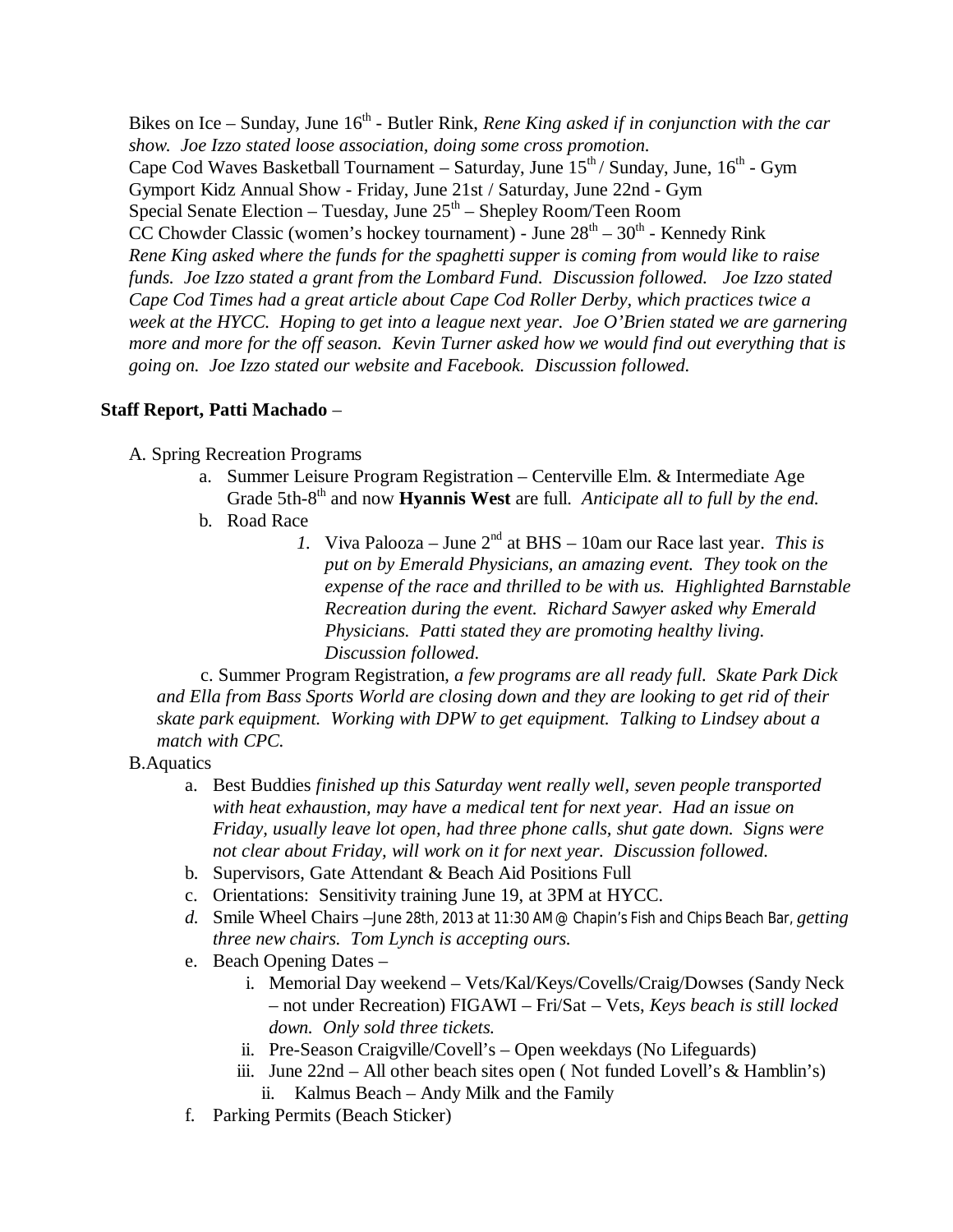**Joe O'Brien** stated have Bill Sykes back for a wrap up of Best Buddies for July. Would like to discuss the letter of concern from Anthony Shriver about the fee charged. **Patti Machado** stated Mr. Shriver had a meeting with Tom Lynch about the letter. **Lynne Poyant** stated it is a matter of equity, we have been charging everyone but Best Buddies. We think there was a miscommunication. Discussion followed. **Patti** stated will bring the aquatic employees of the year in July. **Rene King** stated like to see both **Joe Izzo** and **Patti Machado** bring in their kids that do a stellar job.

**Review of Recreation Summer Hiring/Retention Process** – **Patti Machado** stated we post as of March 1 on our website an application for employment; anyone from the past we will mail an application. No one is guaranteed a position. Hiring has to be open to everyone; it is the law. Discussion followed. Every year hiring packet must be done; it is a requirement by law. **Lynne Poyant** stated we also Cori and Sori every year. Retention seems to go in cycles every four to eight years you have group of people leave. **Patti** stated we do an extensive background check. **Rene King** asked if this is all still paper or is some of it electronic. **Patti** stated you can download an application. **Rene King** asked for former employees you do not hear from is there any other reach out by phone, email or other means. **Patti Machado** stated no, we can not do that it would be showing favoritism. **Rene King** asked if their reviews are public record. **Patti** stated no. **Kathy Pina** asked if a packet is "return to sender" do you try to find an address. **Patti Machado** stated make a phone call to try to get a correct mailing. **Kevin Turner** stated rehires know the date is March 1. Discussion followed.

**Osterville Bay Report, Kathy Pina** – visited potential construction people, next meeting will have an intense report.

# **CPC Report, Richard Sawyer** – No meeting.

**New Business – Kevin Turner** stated would like to have the forensic investigator, Beth Brio, from Children's Cove present to us what she has been doing with the athletic directors, regarding what signs to look for pertaining to sexual abuse. **Richard Sawyer** asked how many pools available to the public. **Lynne Poyant** stated you could get that through the Board of Health. Discussion followed.

**Old Business – Liaison Appointments:** Osterville Bay – **Kathy Pina**; Craigville Bath House – **Rene King**; Skate Park – **Richard Sawyer**; Lombard – **Kevin Turner**; three tennis courts – **Joe O'Brien**; Marstons Mills school – **Steve Mele**. Discussion followed. **Joe O'Brien** stated Bill Sykes, Diane Klaiber, employees of the year, voting for chair positions, CPC report, liaison reports and update for Marstons Mills Field July 1, agenda.

**Richard Sawyer** made motion to adjourn **Rene King** second, all in favor. Meeting adjourned at 7:06PM.

Public files are available for viewing during normal business hours \*\*Further detail may be obtained by viewing the video via Channel 18 On-Demand at http://www.town.barnstable.ma.us Respectfully submitted by **Michele Arigo**, Recreation Division.